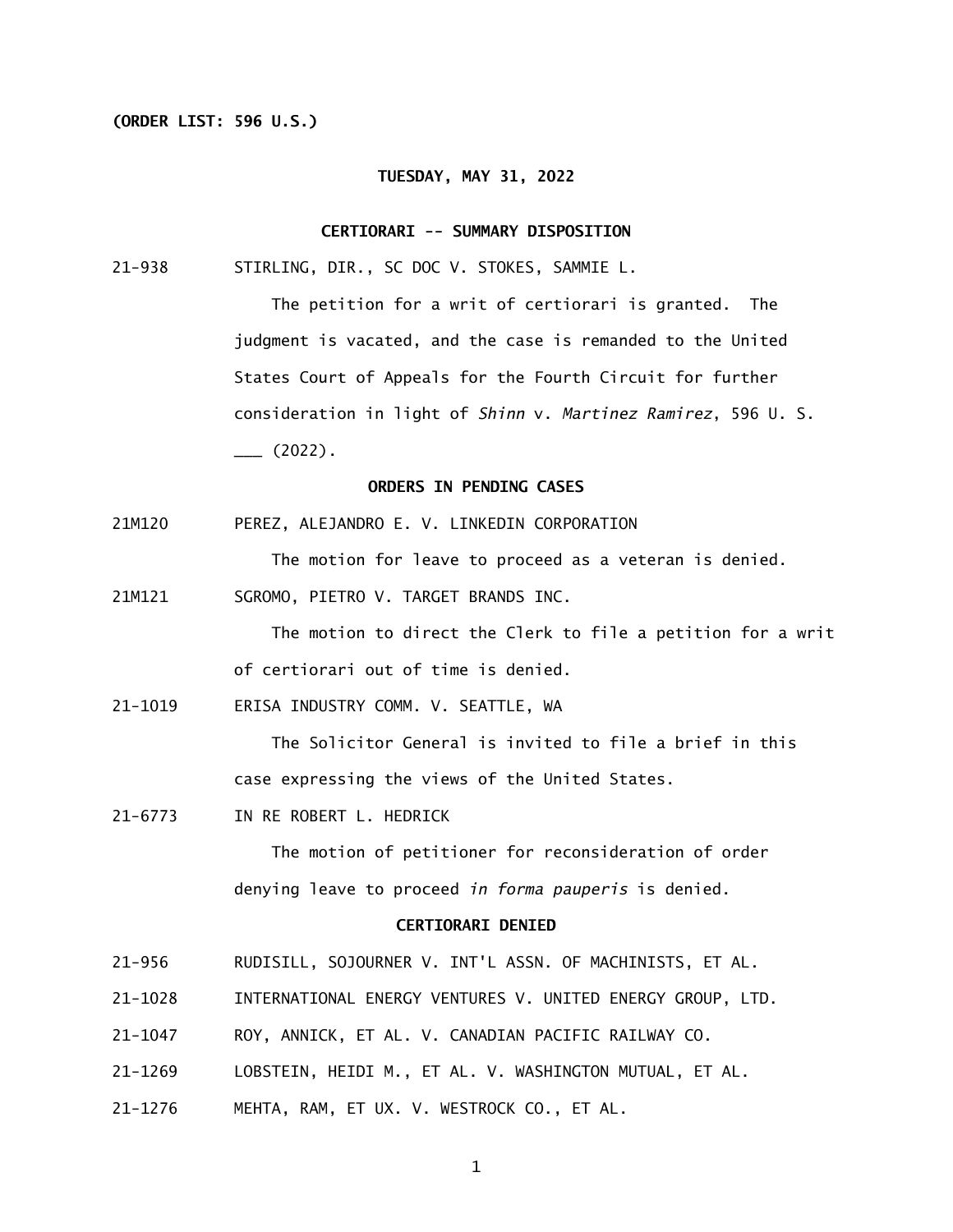- 21-1279 THOMAS, KLAVDIA, ET AL. V. BELEVICH, VALENTIN
- 21-1301 JENKINS, HECTOR M. V. HOUSING COURT OF BOSTON, ET AL.
- 21-1320 CAMPO, ROBERT, ET AL. V. DEPT. OF JUSTICE, ET AL.
- 21-1321 SUI, YAN V. MARSHACK, RICHARD A., ET AL.
- 21-1328 COMMUNITY BAPTIST CHURCH, ET AL. V. POLIS, GOV. OF CO, ET AL.
- 21-1335 AL-QARQANI, WALEED K., ET AL. V. SAUDI ARABIAN OIL CO.
- 21-1343 MARSHALL, VICTOR R. V. SUPREME COURT OF NM
- 21-1351 BARNES, SHERIFF, ET AL. V. AHLMAN, MELISSA, ET AL.
- 21-1392 SIMON, ABIGAIL V. HOWARD, WARDEN
- 21-1396 DILLARD, DUSTIN, ET AL. V. TIMPA, VICKI, ET AL.
- 21-6685 DOMINGUEZ, CHRISTOPHER V. UNITED STATES
- 21-6934 BARNES, DONNIE V. UNITED STATES
- 21-7098 LANDRETH, THOMAS G. V. UNITED STATES, ET AL.
- 21-7446 RUSSELL, KRISTOPHER K. V. TEXAS
- 21-7449 TAYLOR, LEONARD S. V. BLAIR, WARDEN
- 21-7452 ATKINSON, ANTHONY V. NEW YORK, ET AL.
- 21-7454 LEBBAD, MOUNIR V. DONAT, RAJI, ET AL.
- 21-7456 ROWLES, ROBERT E. V. DIXON, SEC., FL DOC, ET AL.
- 21-7457 WYNN, GREGORY V. ALABAMA
- 21-7464 LELA, IOAN V. DART, SHERIFF, ET AL.
- 21-7465 LILLIE, JEAN L. V. IOWA
- 21-7468 MOSHREFI, NAHID K. V. COLORADO
- 21-7470 WILLIAMS, REGGIE O. V. TEXAS
- 21-7478 SPENCER, DERRICK J. V. UNITED STATES
- 21-7481 PRINCE, TIMOTHY K. V. MICHIGAN
- 21-7490 SPENCER, JEREMY P. V. LUMPKIN, DIR., TX DCJ
- 21-7493 BRUNI, THOMAS C. V. APPLE, SHERIFF
- 21-7496 WILLIAMS, JOHN O. V. FLORIDA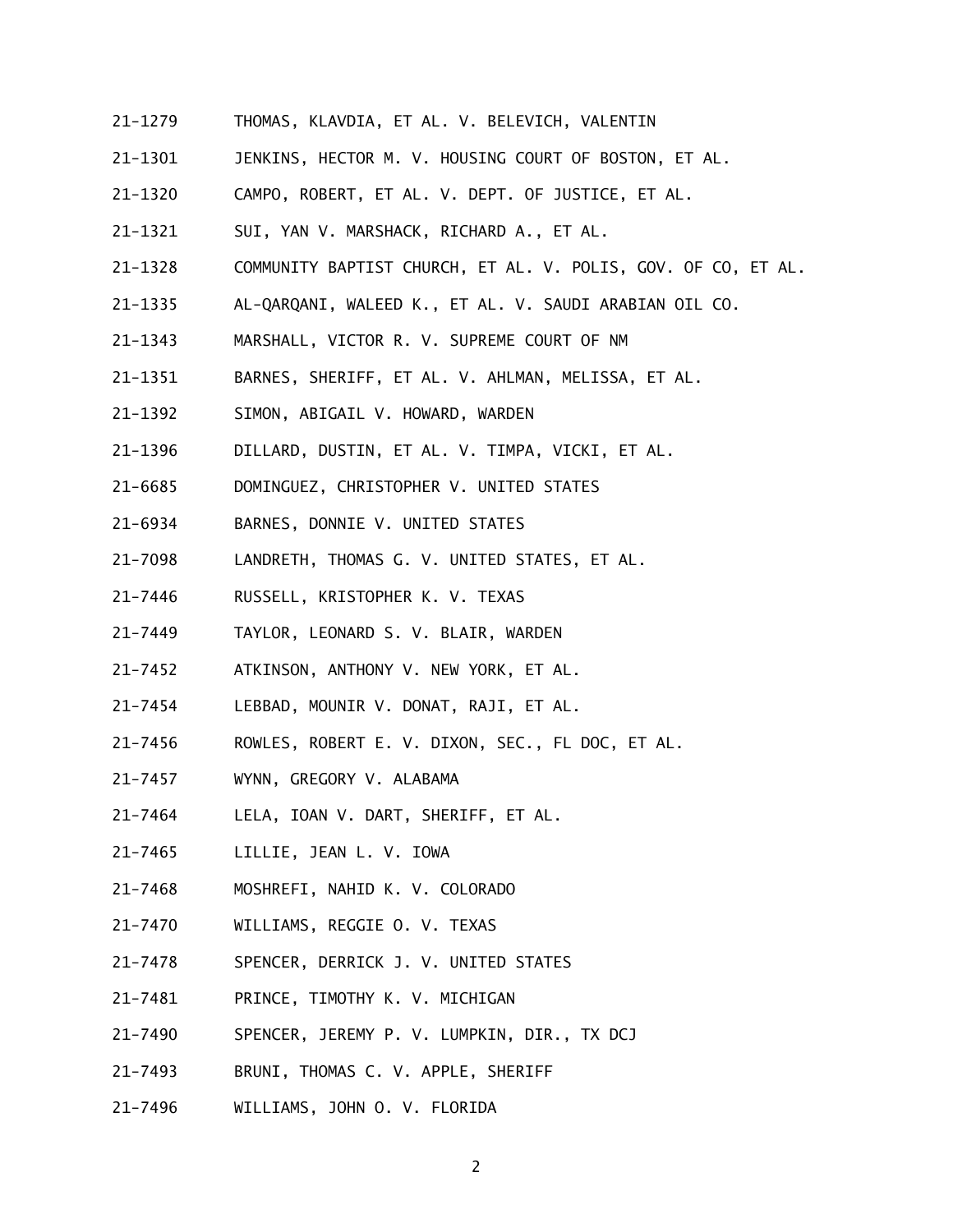- 21-7498 HERMANSEN, ERIC L. V. VALENTINE, WARDEN
- 21-7499 GONZALES, DAVID L. V. SHINN, DIR., AZ DOC, ET AL.
- 21-7501 MAYFIELD, HELEN T. V. TEXAS
- 21-7536 FORTE, RAMONTA V. LIZARRAGA, WARDEN
- 21-7545 STANLEY, SLOAN, P. V. UTTECHT, SUPT., COYOTE RIDGE
- $21 7553$ DAVIS, LARRY D. V. PAYNE, DIR., AR DOC
- 21-7556 JOHNSON, JEFFREY, ET AL. V. CLARK, JUDGE, USDC ED MO, ET AL.
- 21-7569 ARNOLD, MIGUEL S. V. UNITED STATES
- 21-7578 LATIMER, CALVIN V. USDC MD FL
- 21-7580 BURCH, AMOS L. V. UNITED STATES
- 21-7582 TARTABULL, FRANCISCO A. V. UNITED STATES
- 21-7583 LOWERY, LARRY V. UNITED STATES
- 21-7586 WILLIAMS, JAAKO V. UNITED STATES
- 21-7587 SOLORZANO, JOSE G. V. UNITED STATES
- 21-7594 KRISTICH, ORIN V. UNITED STATES
- 21-7597 BELL, CLIFFORD I. V. UNITED STATES
- 21-7598 GARCES, IRVIN V. UNITED STATES
- 21-7599 AHO, NEIL T. V. UNITED STATES
- 21-7600 HIBSHMAN, CHRISTOPHER V. UNITED STATES
- 21-7601 PUGH, EUGENE K. V. UNITED STATES
- 21-7628 GOLIDAY, CEDRIC L. V. REWERTS, WARDEN
- 21-7631 CARTER, JOHNELL L. V. ANGLEA, WARDEN
- 21-7663 ROOK, GUY A. V. HOLBROOK, DONALD
- 21-7666 GRISSETT, IZELL D. V. UNITED STATES
- 21-7669 HOEY, THOMAS V. UNITED STATES
- 21-7673 PETLECHKOV, DIMITAR V. UNITED STATES
- 21-7674 ALLEN, JAMIE V. UNITED STATES
- 21–7677 PARKS, KYLE M. V. UNITED STATES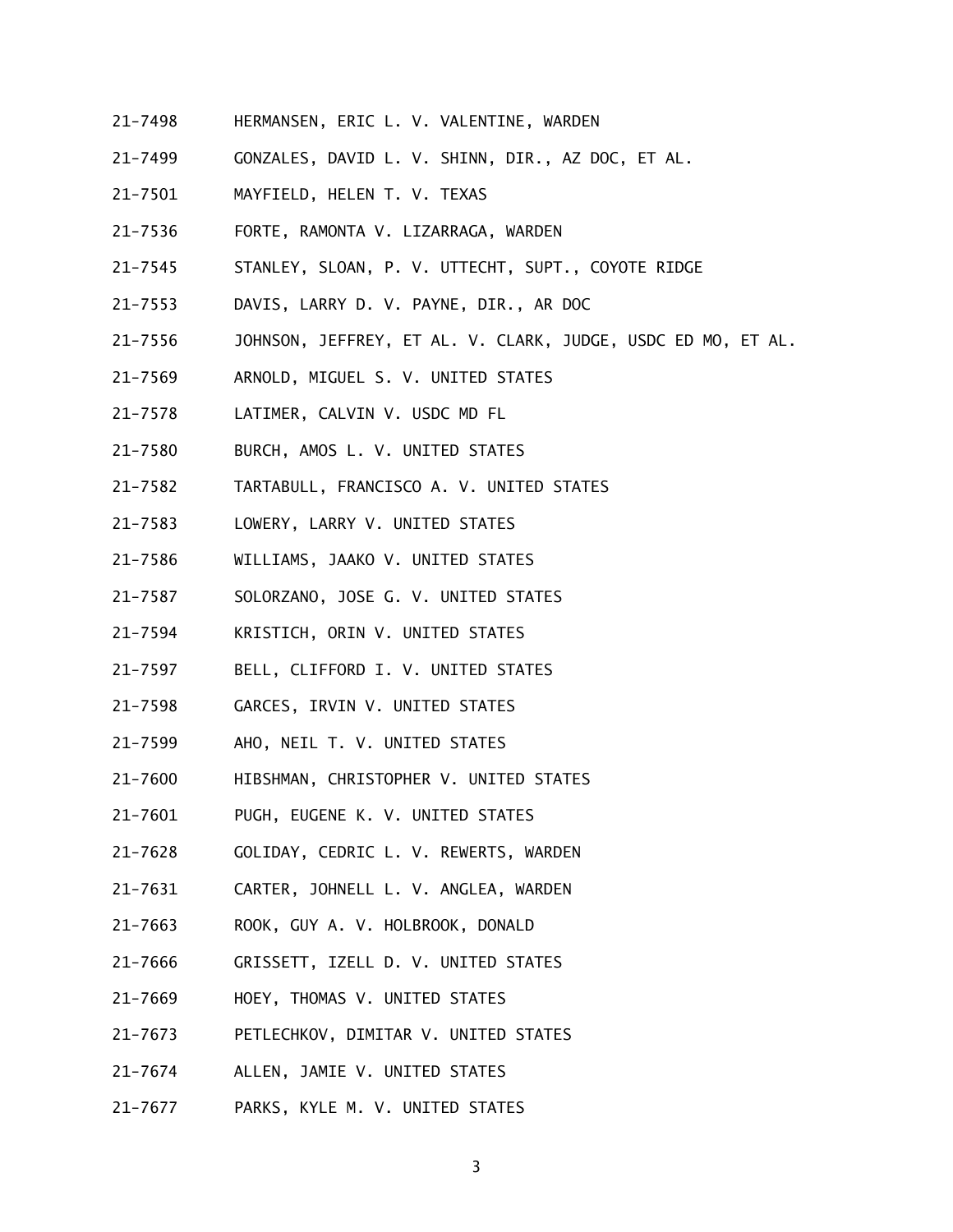- 21-7681 McKENZIE, ONIEL V. UNITED STATES
- 21-7683 CONTO, N. V. UNITED STATES
- 21-7686 MAILLET, ROBERT V. UNITED STATES
- 21-7687 JONES, EARL V. OHIO
- 21-7688 ROGERS, RALEIGH V. WELLS FARGO
- 21-7690 SPRINGER, ANTHONY J. V. MORRISON, WARDEN
- $21 7698$ DAVIS, DANIEL V. UNITED STATES
- 21-7699 NICHOLSON, EUGENE V. UNITED STATES
- 21-7701 HERNANDEZ, FRANCISCO R. V. UNITED STATES
- $21 7702$ LEWIS, MARVIN V. UNITED STATES
- 21-7704 VANDERPOOL, KERRY V. UNITED STATES
- 21-7705 WOODS, NOLAN V. FL DOC
- $21 7706$ ARIAS, IRVING E. V. UNITED STATES
- $21 7707$ PITTS, JEROME L. V. UNITED STATES
- 21-7710 DANIELS, HERNANDEZ L. V. UNITED STATES
- 21-7723 GALAN, FREDDIE V. UNITED STATES
- 21-7724 FIELDS, ANTHONY V. UNITED STATES
- 21-7728 BRANCO, ANTONIO M. V. MASSACHUSETTS
- 21-7750 STEWARD, COREY D. V. SIMS, TIFFANY, ET AL.

The petitions for writs of certiorari are denied.

 $21 - 365$ BRANCH BANKING & TRUST CO. V. SEVIER CTY. SCH. UNION, ET AL.

> The motion of American Bankers Association, et al. for leave to file a brief as *amici curiae* is granted. The petition for a writ of certiorari is denied.

21-1353 NARTEY, ISABELLA V. FRANCISCAN HEALTH HOSPITAL

 The petition for a writ of certiorari is denied. Justice Barrett took no part in the consideration or decision of this petition.

4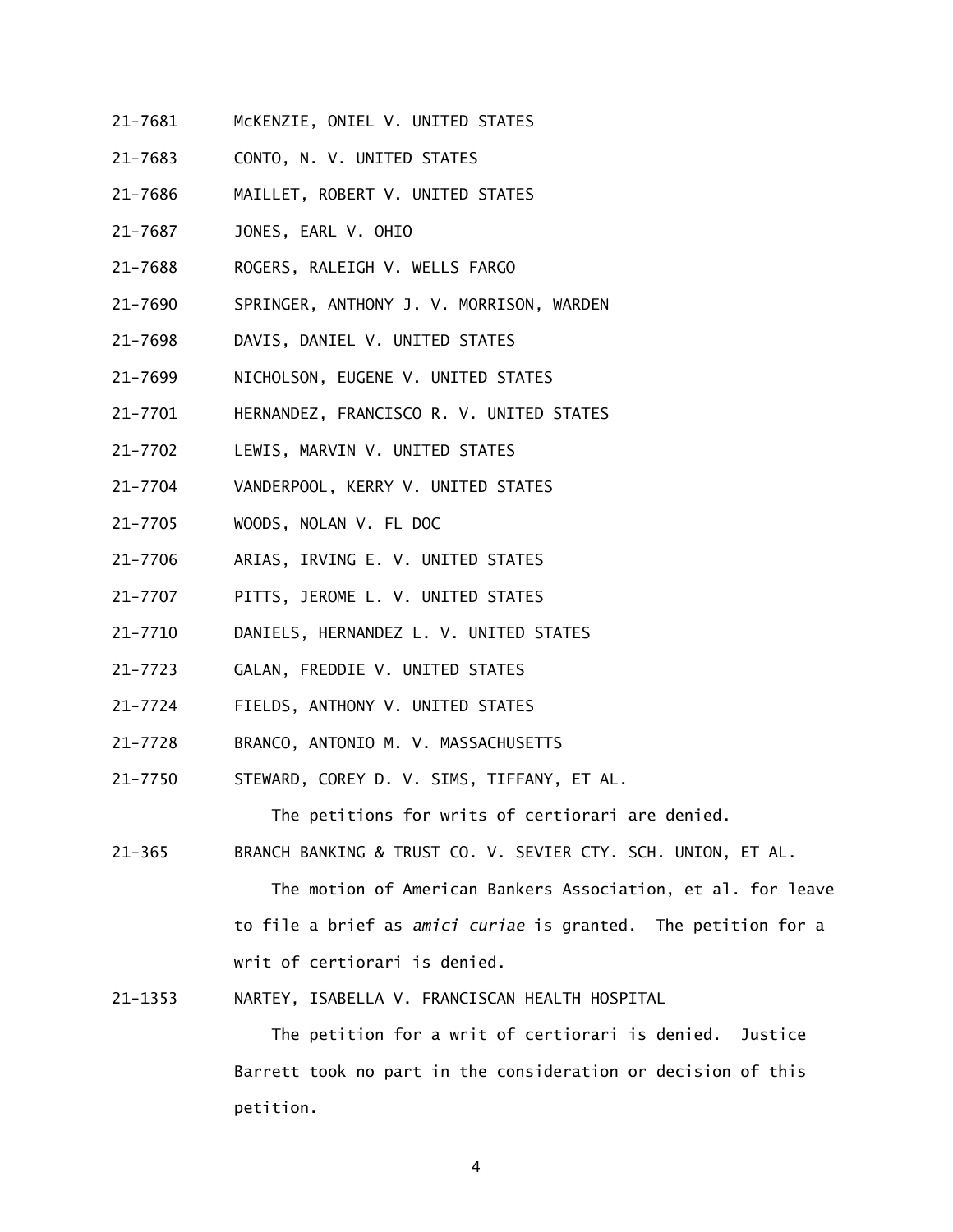- 21-7453 LUEVANO, JAIME V. LUMPKIN, DIR., TX DCJ, ET AL.
- 21-7466 PATEL, ANTHONY A. V. PATEL, SONYA B.
- 21-7689 SCOTT, DEVERICK V. PAYNE, DIR., AR DOC, ET AL.

 The motions of petitioners for leave to proceed *in forma pauperis* are denied, and the petitions for writs of certiorari are dismissed. See Rule 39.8.

21-7700 HUNTER, RONALD V. UNITED STATES

 The petition for a writ of certiorari is denied. Justice Kagan took no part in the consideration or decision of this petition.

21-7714 DHINSA, GURMEET S. V. UNITED STATES

 The petition for a writ of certiorari is denied. Justice Sotomayor took no part in the consideration or decision of this petition.

21-7792 DEDEAUX, JOHN J. V. McCLURE, SUPT., CENTRAL MS

 The motion of petitioner for leave to proceed *in forma pauperis* is denied, and the petition for a writ of certiorari is dismissed. See Rule 39.8.

# **MANDAMUS DENIED**

21-7492 IN RE JONATHAN MANWELL

The petition for a writ of mandamus is denied.

#### **REHEARINGS DENIED**

- 19-8209 FOYE, DELGEN V. NORTH CAROLINA
- $21 628$ 21-628 HOWE, EBENEZER K. V. UNITED STATES
- 21-1069 STEWART, MERRILEE V. RRL HOLDING CO. OH, LLC, ET AL.
- 21-6531 NICHOLS, BILLY M. V. KERSTEIN, GARY, ET AL.
- 21-6792 LESLIE, PAULINE V. BODKIN, ALEXANDER, ET AL.
- 21-6855 ANDRICH, DEVIN V. MEYERS, JEROME F., ET AL.

5